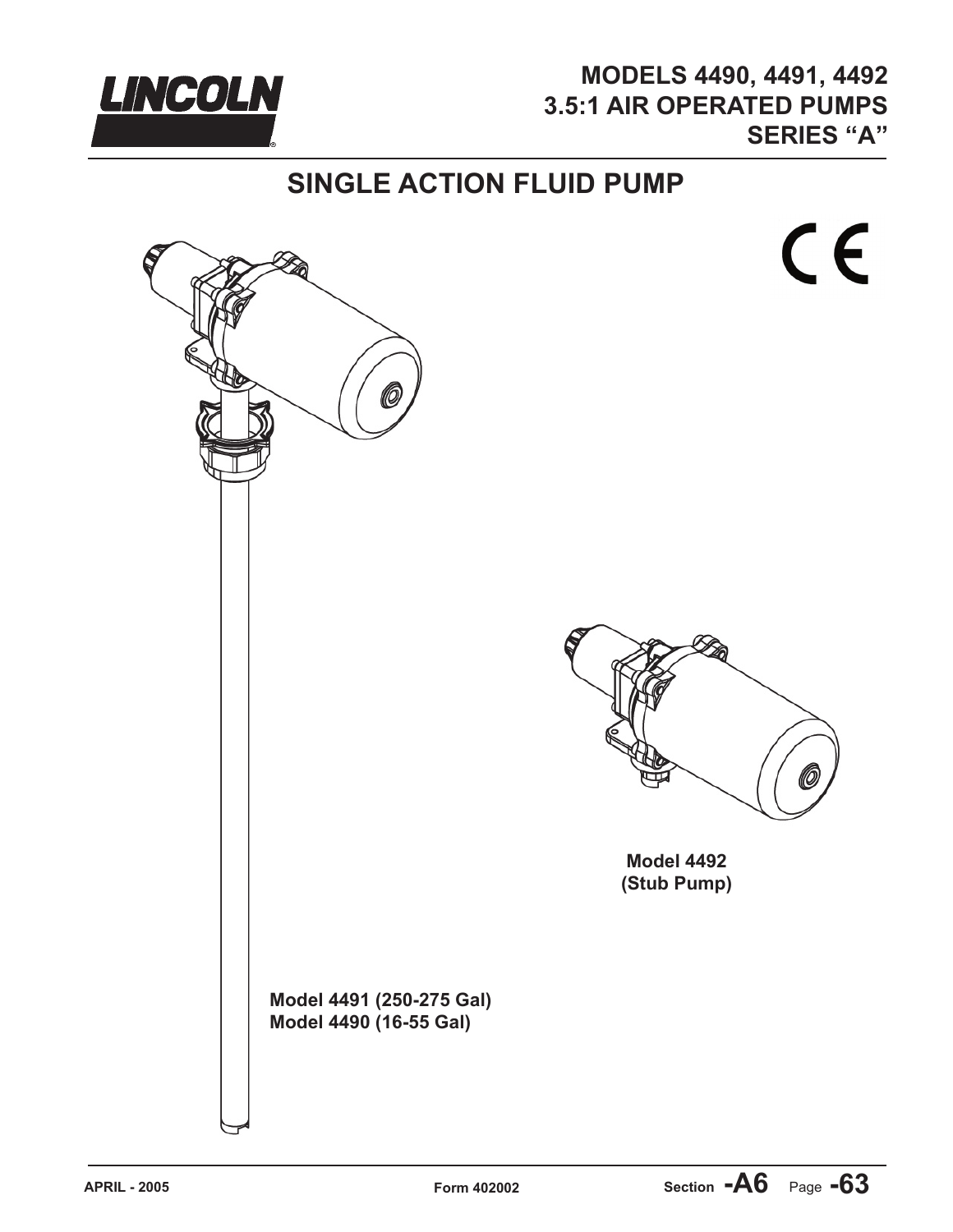

#### **Table of Contents**

### **SAFETY**

Read and carefully observe these operating instructions before operating the Air Pump. The pump must be operated, maintained and repaired exclusively by persons familiar with the operation instructions. Operate the pump only after safety instructions and this operation manual is fully understood.

Adequate personal protection is recommended to prevent splashing of material on the skin or in the eyes.

 Always disconnect air coupler from pump when the pump is not being used.

Always wear eye protection.

#### **DESCRIPTION**

Models 4490, 4491 and 4492 are air operated single acting pumps for dispensing low and medium viscosity lubricants from tanks or drums. The pumps are self-priming. Model 4490 is for use in 16-55 gallon drums with the bung bushing (supplied). Model 4491 is designed for placement into 250- 275 gallon bulk tanks with the bung bushing (supplied).

Model 4492 is a stub pump that may be attached to a reservoir standpipe using the 1-1/2 NPT thread at the base of the pump. It may also be used with an optional suction kit (such as Lincoln Model 85949) and hose for large bulk tanks by removing the supplied suction tube check from the pump and attaching a suction tube to the 1" NPT thread at the base of the pump. The suction tube must include a check valve for the pump to operate properly.

IMPORTANT: The pump will not operate without a foot valve. Contact Lincoln Technical Services for any modifications to the pump tube.

### **APPROPRIATE USE**

The pump is for pumping low and medium viscosity lubricants. These lubricants include automotive petroleum based and synthetic motor oils, transmission fluids, and petroleum based hydraulic fluids.

## **WARNING**

If any fluid appears to penetrate the skin, get emergency medical immediately. Do not treat injury as a simple cut. Tell attending physician exactly what fluid was injected**.**

## **SPECIFICATIONS**

| Pump ratio (max)               | 3.5:1         |
|--------------------------------|---------------|
| Output per stroke              | 5.6 ir        |
| Delivery output                | 6 GP          |
| Pneumatic Inlet pressure (max) | 120 F         |
| (min)                          | 20 Ps         |
| Operating temperature range    | $30^\circ$ to |
| Weight (empty)                 | 14 lb         |
| Pneumatic port inlet           | $1/4 - 1$     |
| Material port outlet           | 1/2N          |
| <b>Recommended Fluids</b>      | Petro         |
|                                | evnth         |

Suction Head Primed Pump 12 PSIG (.83 Bar) @

 $5.6$  in $^{3}$  (91 cm $^{3}$ ) 6 GPM 120 Psig (8.3 Bar) 20 Psig (1.4Bar)  $30^\circ$  to 120°F (-1° to 49°C) 14 lbs. 1/4-18 NPTF 1/2 NPTF Petroleum based & synthetic motor oils, transmission fluid, petroleum based hydraulic fluids. 90 PSIG Air Inlet

# A WARNING

**It is dangerous to dispense fluids that are not recommended with this pump. Failure to heed this warning may cause serious damage or injury.** These pumps are not intended, nor should it be used to pump fuels, such as gasoline, fuel oil, or Diesel fuels. Many solvents and fluids such as windshield washer solvent, anti freeze, brake fluid and water will damage pump components and may cause pump to seize, rendering the pump unusable. Any other use not in accordance with instructions will result in loss of claim for warranty or liability.

The pump is designed for delivering lubricants directly from a reservoir into another container, crankcase, or gearbox. They may be used with tank mounted or small overhead reel applications with or without fluid meters.

## **WARNING**

The pumps are to be operated with clean, dry compressed air only. Operation with flammable gasses is prohibited. Maximum air pressures should not be exceeded. Failure to heed this warning may result in serious personal injury, property damage, and failure of the pump.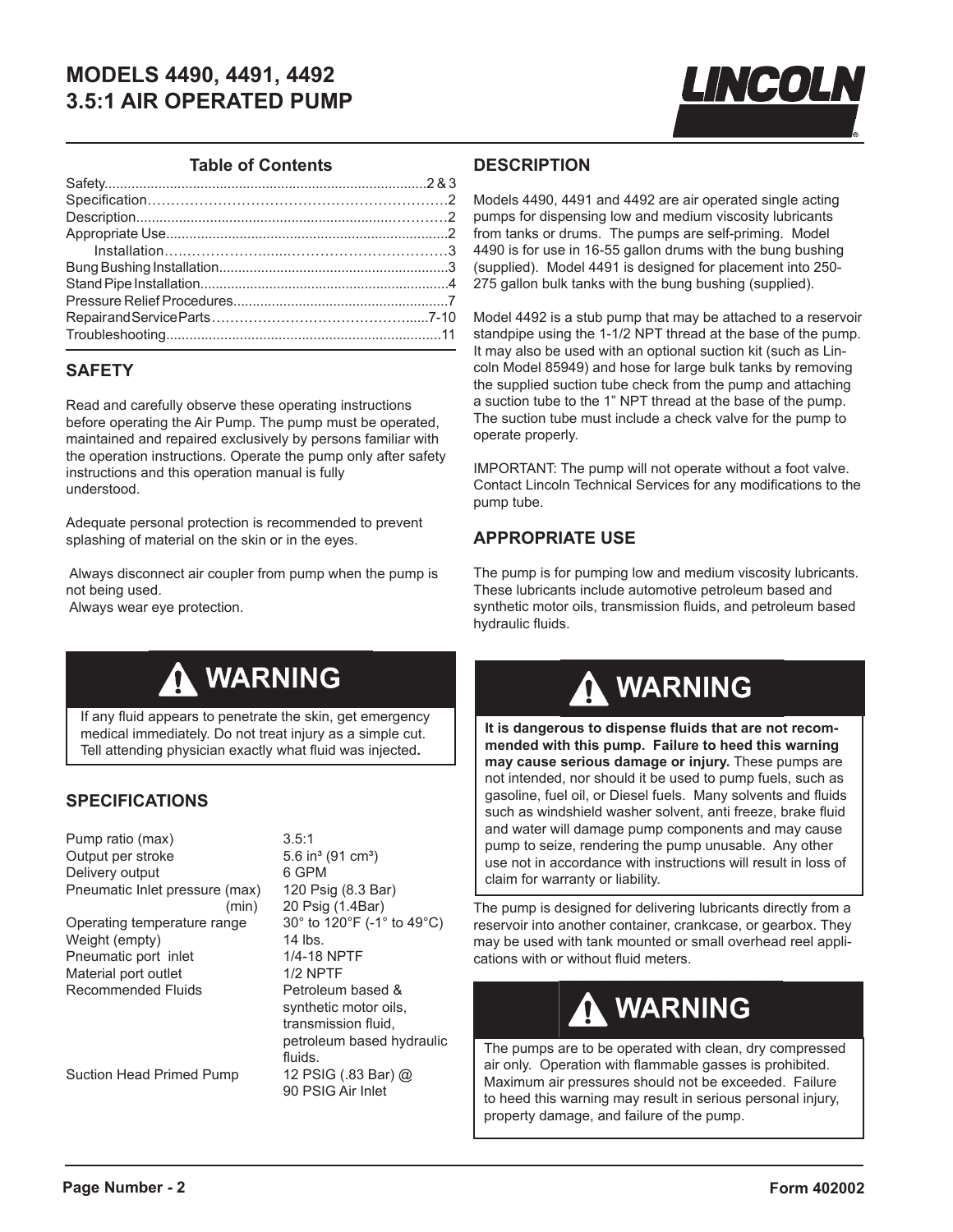

# A WARNING

**FAILURE TO HEED THE FOLLOWING WARNINGS INCLUDING MISUSE, OVER PRESSURIZING, MODIFYING PARTS, USING INCOMPATIBLE CHEMICALS AND FLUIDS, OR USING WORN OR DAMAGED PARTS, MAY RESULT IN EQUIP-MENT DAMAGE AND/OR SERIOUS PERSONAL INJURY, FIRE, EXPLOSION, OR PROPERTY DAMAGE.**

- Do not exceed the stated maximum working pressure of the pump or of the lowest rated component in your system.
- Do not alter or modify any part of this equipment.
- Do not operate this equipment with combustible gas or fuel, gasoline, diesel fuel, kerosene, etc.
- Do not attempt to repair or disassemble the equipment while the system is pressurized.
- Make sure all fluid connections are securely tightened before using this equipment.
- Always read and follow the fluid manufacturer's recommendations regarding fluid compatibility, and the use of protective clothing and equipment.
- Check all equipment regularly and repair or replace worn or damaged parts immediately.
- Never point the dispensing valve at any part of the body or at another person.
- Never try to stop or deflect material from dispensing valve or leading connection or component with your hand or body.
- Always check equipment for proper operation before each use, making sure safety devices are in place and operating properly.
- Always follow the pressure relief procedure after shutting off the pump, when checking or servicing any part of the system, and when installing, cleaning or changing any part of the system.

#### **INSTALLATION**

Pumps are tested in light oil before shipment. To avoid system contamination, flush the pump with the lubricant to be dispensed before installing the pump.

Flush all supply lines, hoses, reels and fittings used in the dispensing system with mineral spirits or other petroleum based solvent to remove dirt, chips and other foreign matter that may damage the pump or other system components. The components should be blown dry with air after flushing.

Placement of a low restriction shut-off valve (such as a ball or gate valve) into the system between the pump outlet and overhead delivery system is recommended. This will allow the pump to be removed from the system for service without draining the entire system down.

Lincoln recommends using a mini regulator #602003 (1/4" NPT port size) with an air pressure gage #247843 in the air supply line to the pump to regulate the air pressure to the pump.

Lincoln does not recommend using Teflon tape pipe sealant when making connectins to this pump.

#### **Bung Bushing Installation**

- Apply pipe thread sealant to threads of pump tube and thread into ¾ NPT female threads on bottom side of pump body. Tighten for leak free joint.
- Thread bung bushing into 2" NPT bung on top of reservoir drum or tank. (See illus. #2) Tighten bung bushing securely into bung thread. (Illus. #2 is illustrating a 55-gallon drum; other containers will be installed in a similar manner.)
- Insert pump tube through collet in bung bushing and place pump as close to bung bushing as possible. Pump tube should rest on bottom of drum or reservoir



### **Illustration 1 Bung Bushing Installation in Tank or Drum.**

Note: 55 Gal Drum Shown, 16 Gal, 250 Gal, & 275 Gal are similar.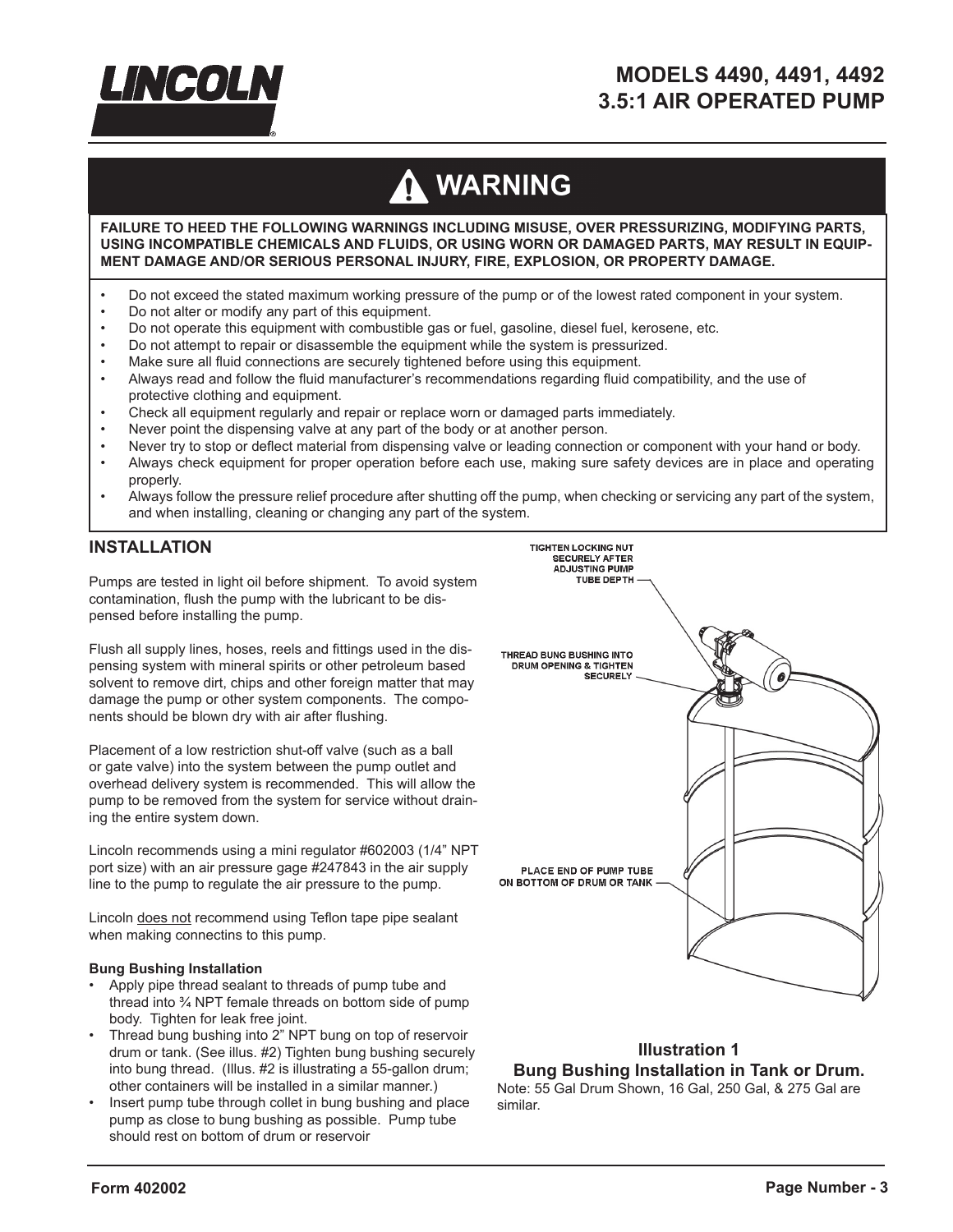

• Position the pump as desired above the drum or tank, and tighten the lock nut securely so that collet locks the pump tube in place.

#### **Stand Pipe Installation**

- Apply pipe thread sealant to threads of pump tube and thread into 3/4 NPT female threads on bottom side of pump body. Tighten for leak free joint.
- The use of a 1-1/2 NPT union is recommended for installation of the pump in a standpipe system. Enough clearance should be provided to clear the stub foot valve on the bottom side of the pump. (See illus. #2) A shut off valve should also be installed ahead of the pump standpipe so that the pump can be removed for service without the necessity of draining the tank for pump removal.
- Apply pipe thread sealant to 1-1/2 NPT male thread on bottom of pump body and thread into stand pipe union, tightening securely for leak free joint.
- Install the union onto the standpipe, adjust the position of the pump and tighten the union.
- Install connections to pump outlet. Open the shut-off valve ahead of the pump, and check for leaks. (All connections to pump outlet must be complete, and control valves must be closed before opening the valve between the pump and a full tank of lubricant. Otherwise the tank may be drained through the pump.)

The pumps may be used with suction tube configurations other than those listed above. Any alternate suction tube must include a check valve if the supplied pump tube is not going to be used. A 1" NPT female pipe thread is provided at the pump base for connection with alternate pump tube configurations.

Lincoln #85949 Universal Suction Kit includes a suction tube that may be cut to fit. A foot valve is also included with the kit.

Lincoln #84945 Remote Suction Kit includes a suction tube, hose, and bung bushing. A separate foot valve will have to be used with this kit. The remote kit will allow the pump to be mounted separate from the reservoir. A Lincoln #84940 Wall Bracket, for example, may be used to secure the pump to a wall or other stationary surface. The lubricant barrel can be easily changed without removing the entire pump from the lubricant reservoir.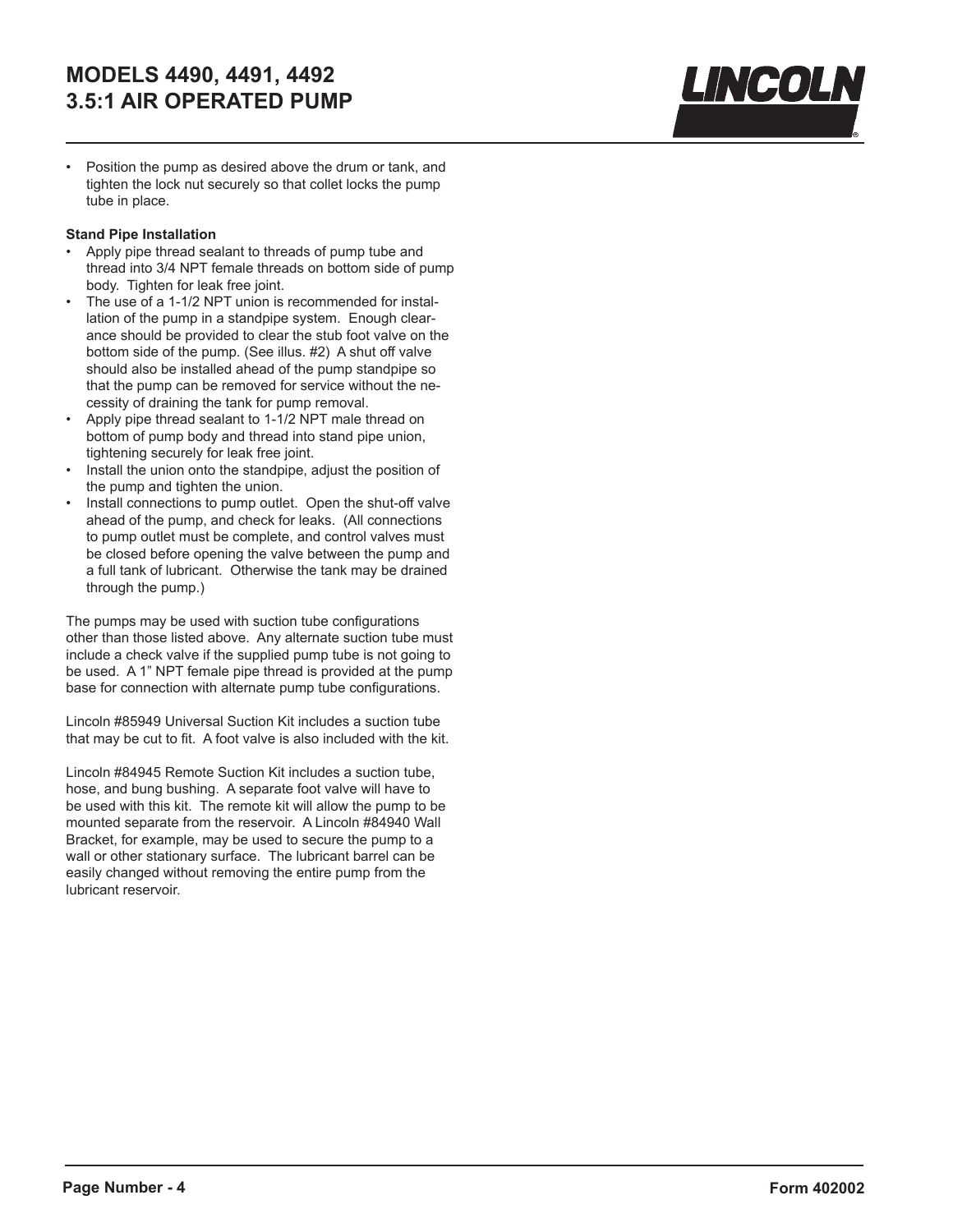



**Illustration #2**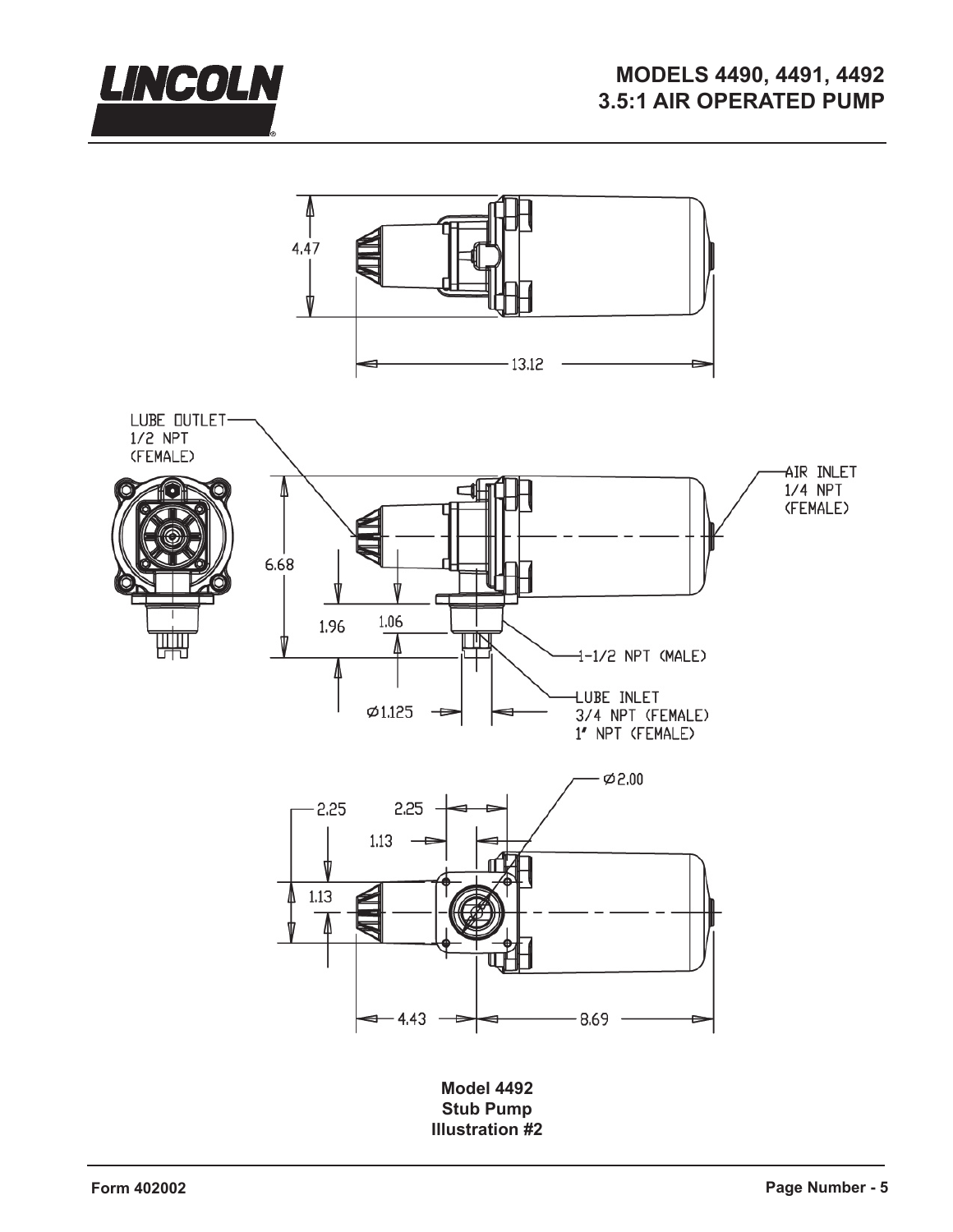

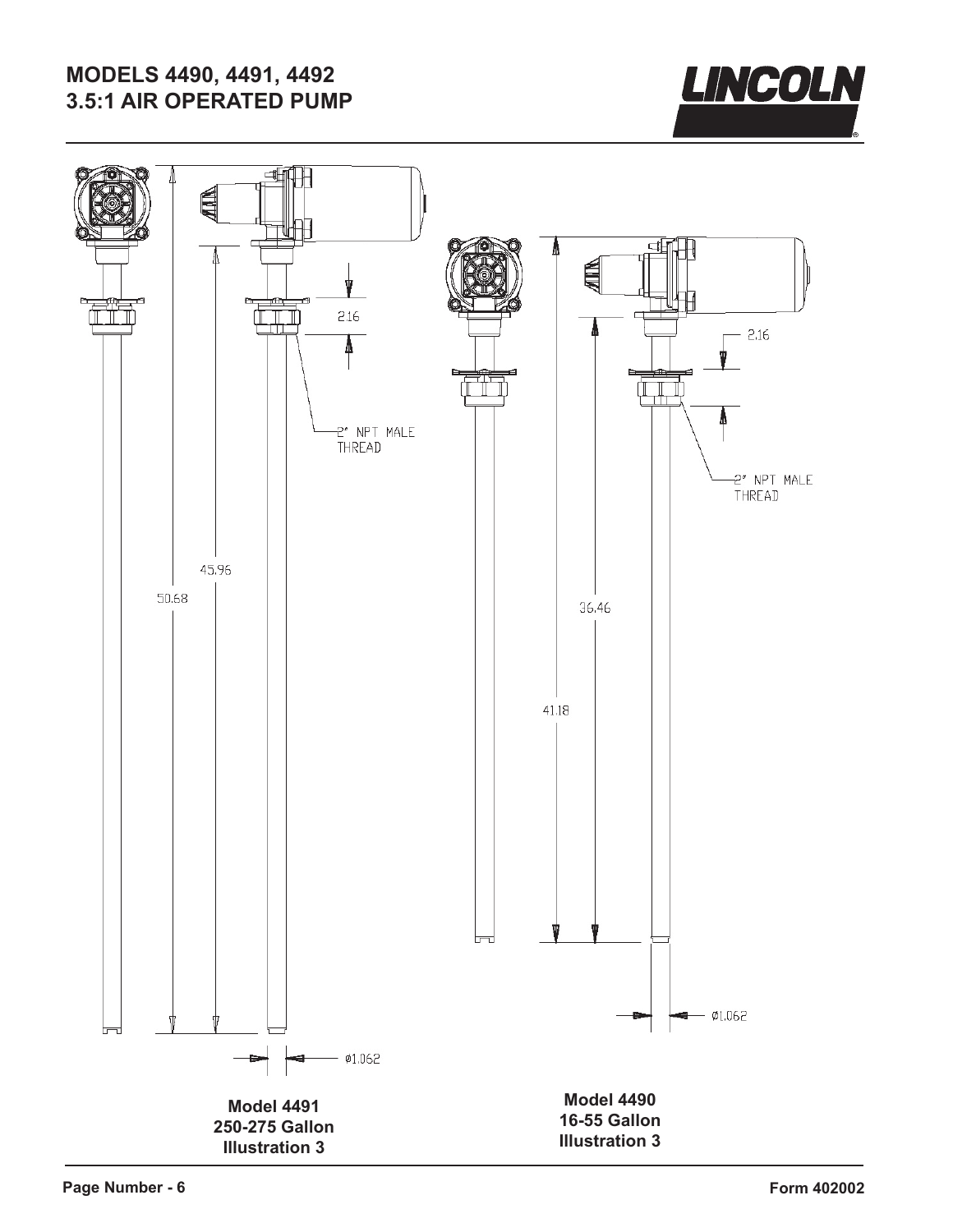

## **SYSTEM START-UP**

When operating the pump in a system for the first time, air must be purged from the system. Expelling air from the pump is very critical for the pump to prime and operate reliably. Before connecting the pump to a system, make sure the pump is placed into a container of the oil that is to be dispensed. Connect a short length of hose to the pump outlet and direct the open end of the hose into a container to catch the oil. Operate the pump at low air pressure, 20-40 PSI, until the pump primes, and oil flows smoothly from the end of the hose.

The system can now be connected to the pump outlet. Purge the entire system in a similar manner, slowly pumping oil through all reels and control valves until oil, free of air, flows smoothly from each outlet.

## **PRESSURE RELIEF PROCEDURE**

The following procedure should be followed when it becomes necessary to shut the system down for service or container changes.

- Disconnect the air supply from the air inlet of the pump.
- Bleed the lubricant pressure off the system by opening a dispensing valve into a container. Hold the valve open until all flow from the system stops.
- Close the shut-off valve between the pump and reservoir on standpipe installations (if present).
- Close the shut-off valve between the pump outlet and supply lines (if present).
- Slowly loosen the lubricant supply line at the pump outlet. A very small volume of oil will leak from the threads. If pressure is present, stop the loosening procedure and repeat the steps above.

## **REPAIR**

Repair is limited to the service parts listed on following pages. In most cases, service is going to be the replacement of soft seals in the pump. See illus. 5 and 6 for internal components of the pump. Illus. 5 indicates the disassembly/re-assembly order of the pump. Illus. 6 indicates how all components fit together and the correct placement of seals.

Contact your nearest authorized Lincoln Service Dealer or Lincoln Technical Services for assistance.

## **Disassembly Procedure**

- Follow Pressure Relief Procedure, above to remove all pressure from the pump and related system.
- Disconnect air and supply lines from the pump and remove from reservoir.
- On pumps with long pump tubes, remove the pump tubes from the pump inlet.
- Carefully secure the pump in a vise holding at the pump base. Take care not to damage the pump base or other components.
- Loosen Allen head cap screws, (item #1), and remove. Remove fluid cylinder (item #2) and set aside O-ring (item #3).
- **Make sure that fluid plunger components, (items #4 thru #9) are securely attached to piston rod ass'y, (item #18).**
- Loosen Allen head cap screws (item #14). **Make sure that the screws and air cylinder are not under spring tension before removal of screws.** Pull air cylinder (item #21) away from pump body (item #15) before screws are completely removed to make sure cylinder is not under tension.
- Remove air cylinder (item #21) and remove air piston assembly (item #19) from air cylinder. Use a rod through air inlet hole to gently push piston from cylinder. [Air plunger, (item #19) is a sealed unit. Internal seals in the air plunger are not replaceable. If problems are suspected with the air plunger, the entire plunger must be replaced as a unit.]
- Spring (item #16) is now retained by the fluid plunger components, (items #4 thru #9), only. With assistance from another person, push the piston rod assembly (item #18) slightly into pump body to relieve tension from fluid piston components, (items #4 thru #9). Hold piston rod with wrench on flats provided, and remove the fluid piston nut (item #4). Gently remove the spring tension by allowing the plunger rod to pull out of the pump body (item #15).
- Once spring tension is removed, remaining components may now be removed from the pump body. (Piston Rod Assembly, (item #18) is permanently assembled in two pieces at the factory, do not attempt to disassemble any further.)
- Remove retaining ring (item #10) and washer (item #11). The U-cup seal (item #12) may now be removed from the pump body, taking care not to damage surfaces of seal bore.
- Once all components are disassembled, clean with mineral spirits or other suitable solvent. Replace all replaceable seals and worn parts.
- Reassembly will be the reverse of the above procedure.
- NOTE: When installing U-Cup seal (item #12) special care is required to place the seal in the bore correctly. The seal lips must face the outlet end of the pump, as seen in Illus. 6. Make sure that retaining ring (item #10) is properly seated when reinstalled.

Contact your nearest authorized Lincoln Service Dealer or Lincoln Technical Services for assistance.

When ordering replacement parts, order by part number and description. The model number and series letter may also be required.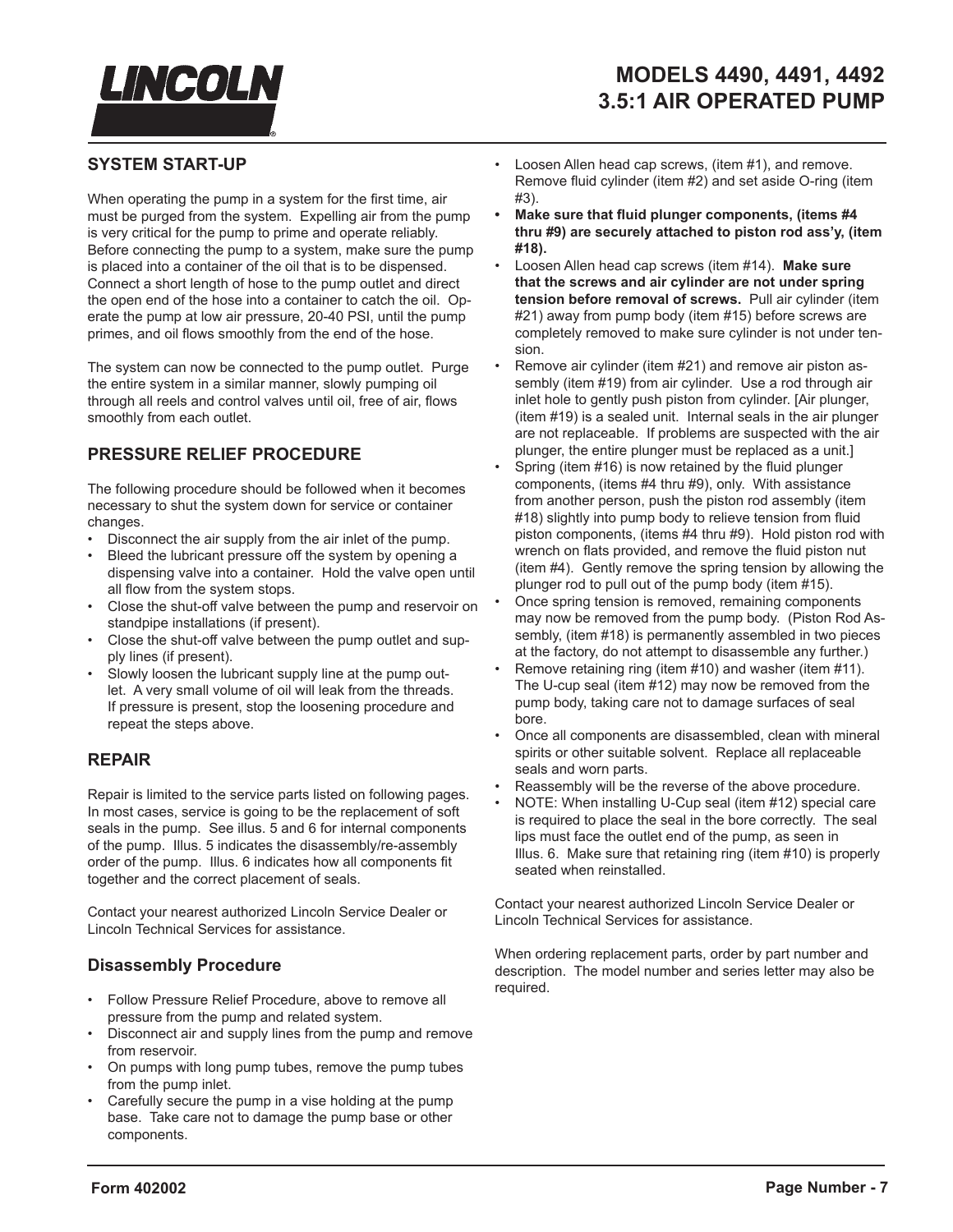

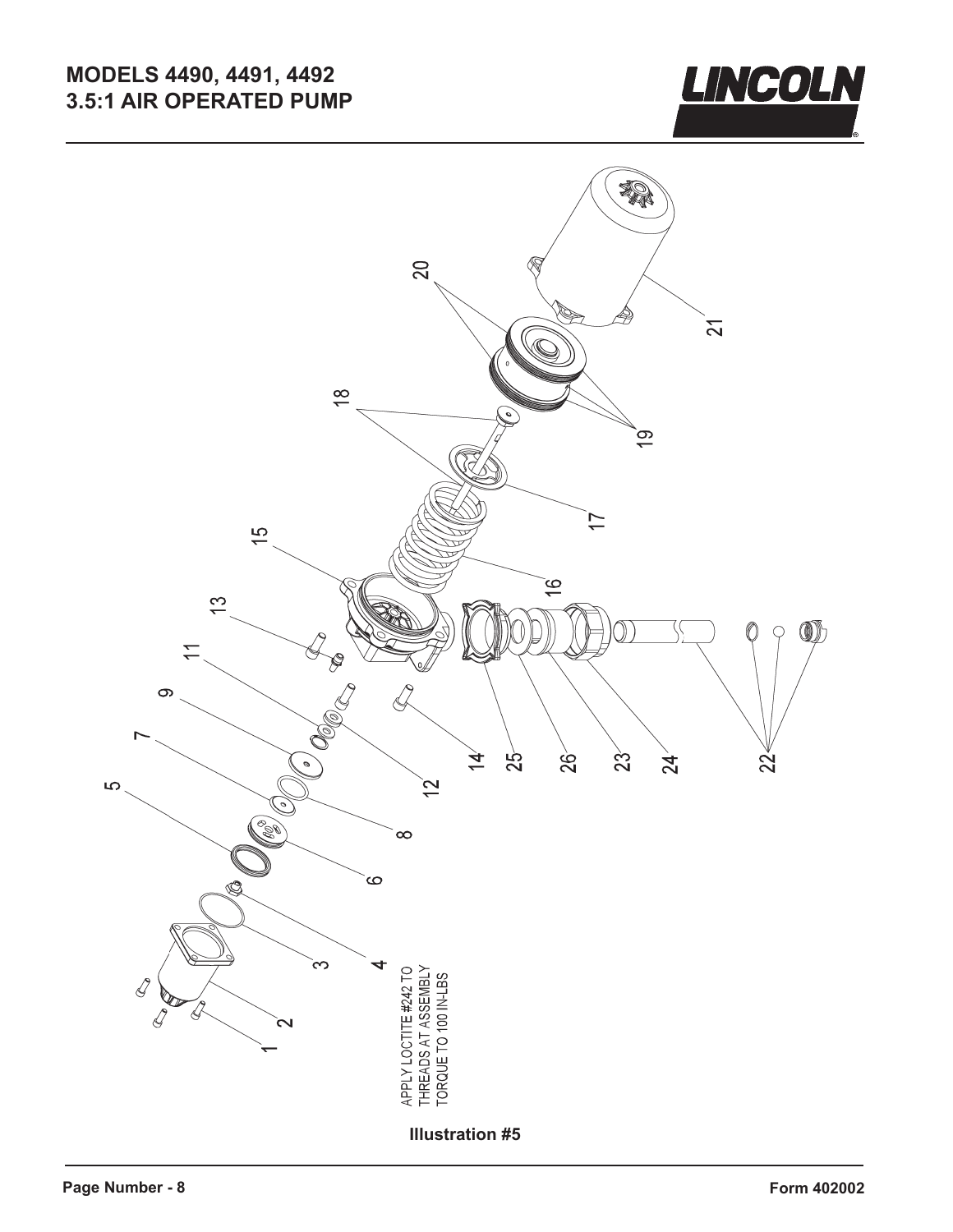



**Illustration #6**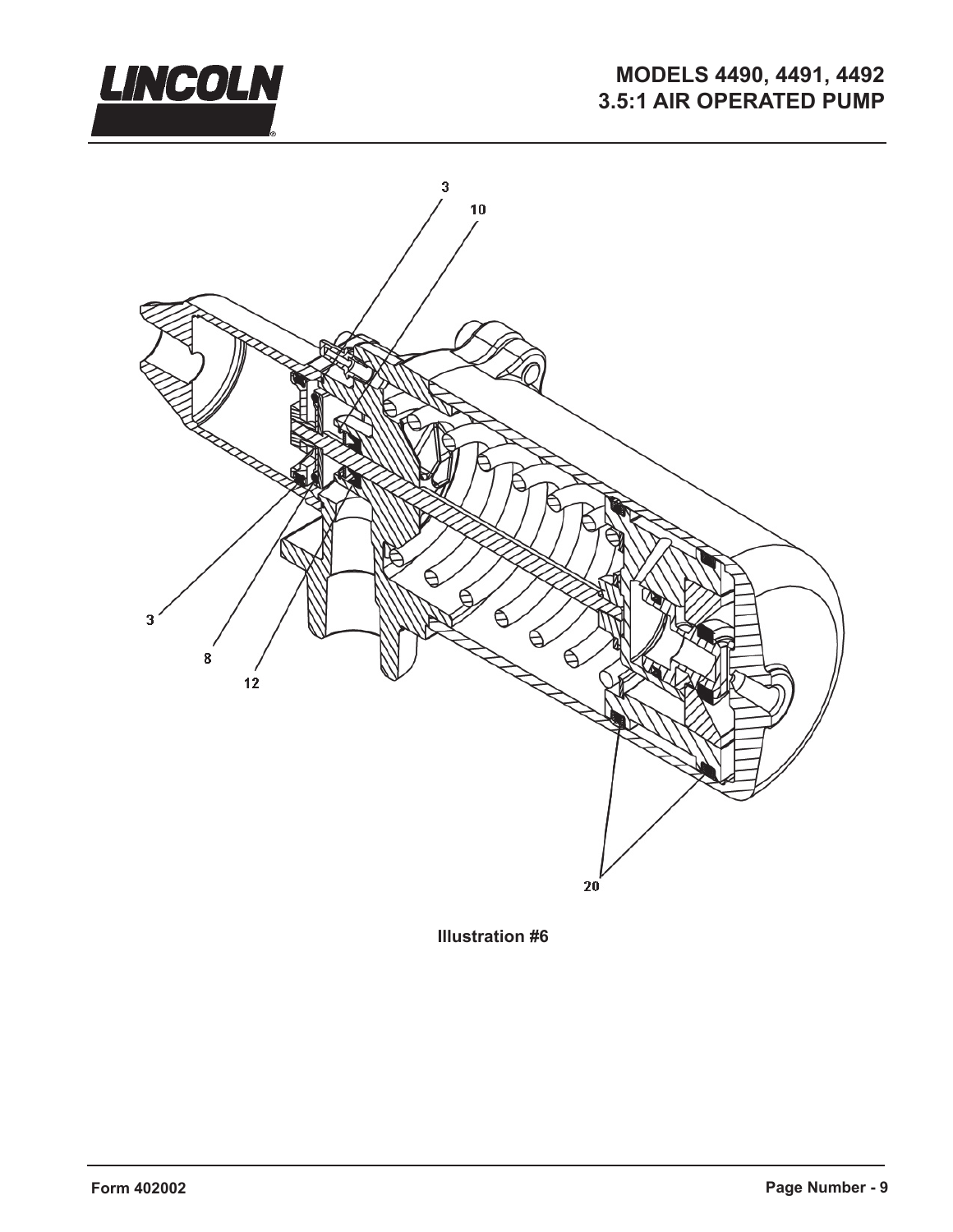

### **SERVICE PARTS**

| <b>PART NO</b> | <b>ITEM</b>    | QUAN<br><b>DESCRIPTION</b>      |                |
|----------------|----------------|---------------------------------|----------------|
| 274095         | 1              | 1/4-28 X 3/4" SOC HD CAP SCREW  |                |
| 274079         | $\overline{2}$ | <b>FLUID CYLINDER</b>           |                |
|                | 3              | O-RING, FLUID CYL. (NITRILE)    |                |
|                | 5              | SEAL, PISTON (NITRILE)          | $\mathbf{1}$   |
| 274107         | 8              | O-RING, PISTON CHECK (NITRILE)  |                |
|                | 12             | U-CUP, ROD SEAL (POLYURETHANE)  |                |
|                | 20             | SEAL, AIR PISTON (POLYURETHANE) | $\overline{2}$ |
| 274078         | 4              | NUT, FLUID PISTON               |                |
| 274077         | 6              | <b>FLUID PISTON</b>             |                |
| 274081         | $\overline{7}$ | RETAINER, O-RING                |                |
| 274076         | 9              | CHECK WASHER                    | 1              |
| 274082         | 10             | <b>RING, RETAINING</b>          | $\mathbf{1}$   |
| 48237          | 11             | WASHER                          | $\mathbf{1}$   |
| 272580         | 13             | <b>MUFFLER KIT</b>              | $\mathbf{1}$   |
| 274084         | 14             | 3/8-16 X 1" SOC HD CAP SCREW    | 4              |
| 274067         | 15             | PUMP BODY                       | 1              |
| 274069         | 16             | SPRING, PISTON RETURN           | 1              |
| 274075         | 17             | <b>RETAINER, SPRING</b>         | 1              |
| 274072         | 18             | PISTION ROD ASSY                | 1              |
|                | 19             | PISTON ASSY, AIR                | 1              |
| 274066         | 20             | SEAL, AIR PISTON (POLYURETHANE) | $\overline{2}$ |
| 274070         | 21             | <b>CYLINDER, AIR</b>            | $\mathbf{1}$   |
| 261170         |                | SUCTION TUBE ASS'Y MODEL 4490   | 1              |
| 274085         | 22             | SUCTION TUBE ASS'Y MODEL 4491   | 1              |
| 274087         |                | SUCTION TUBE ASS'Y MODEL 4492   | $\mathbf{1}$   |
| 274219         | 23             | <b>COLLET</b>                   | $\mathbf{1}$   |
| 261103         | 24             | <b>BUNG BUSHING</b>             | 1              |
| 261104         | 25             | <b>BUNG CAP</b>                 |                |
| 273035         | 26             | <b>COLLET WASHER</b>            | $\mathbf{1}$   |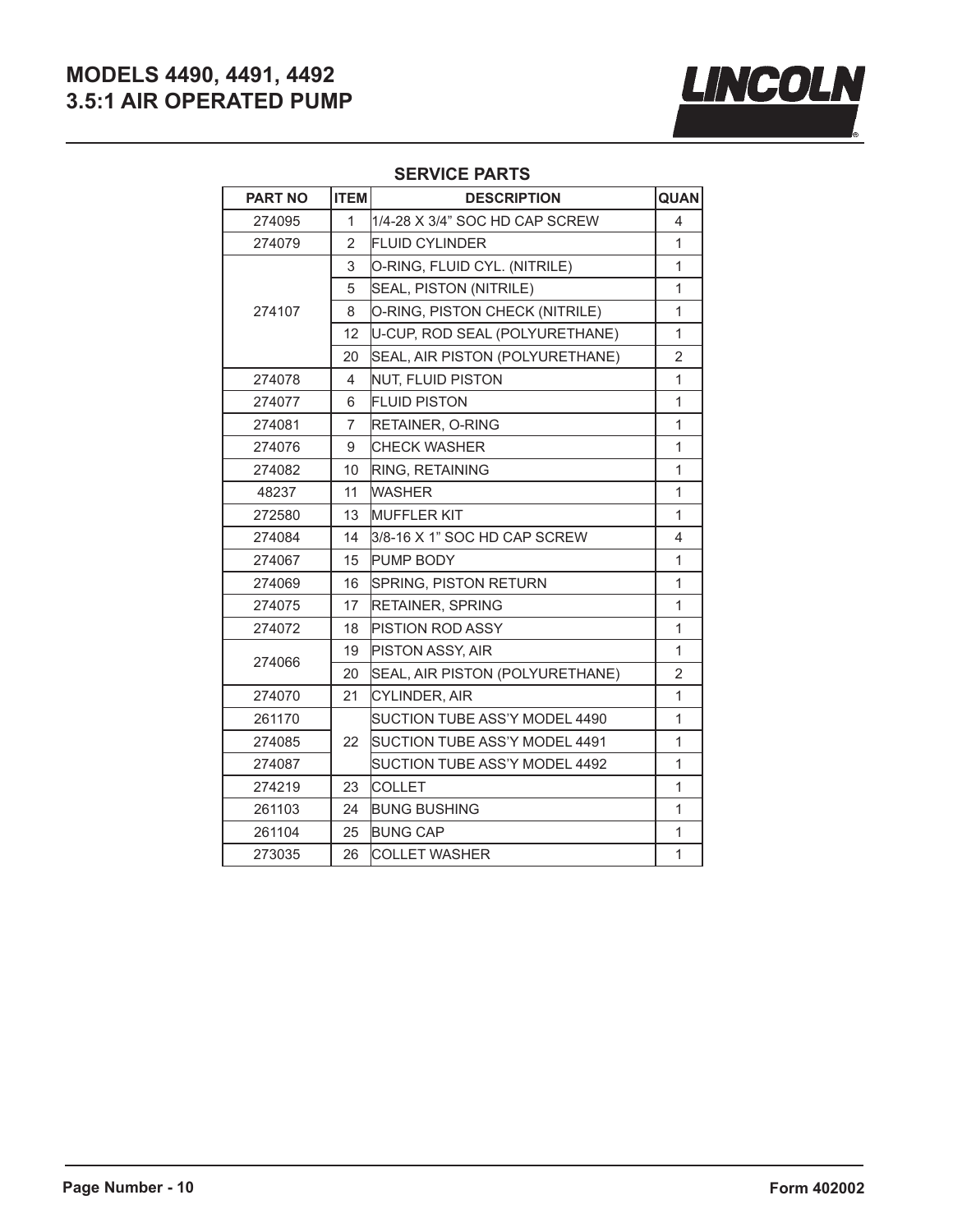

| <b>Conditions</b>               | Possible cause           | <b>Corrective action</b>                 |  |  |
|---------------------------------|--------------------------|------------------------------------------|--|--|
| The pump doesn't operate.       | No inlet air pressure.   | Connect air supply.                      |  |  |
|                                 | The piston is stuck.     | Disassemble the pump inspect for damage, |  |  |
|                                 |                          | relubricate. Replace if necessary.       |  |  |
|                                 | Air pressure is too low. | Check air pressure supply. The pressure  |  |  |
|                                 |                          | is to be higher than 20 Psig.            |  |  |
|                                 | Broken return spring     | Replace if necessary.                    |  |  |
| The pump cycles but doesn't     | Loss prime               | Repeat priming operation                 |  |  |
| deliver fluid.                  | The container is out of  | Check that container has fluid.          |  |  |
|                                 | liquid.                  |                                          |  |  |
|                                 | The ball check valve     | Disassemble check valve, remove ball,    |  |  |
|                                 | is not functioning.      | clean and inspect ball seat area.        |  |  |
| The pump still doesn't operate. |                          | Contact an authorized service center.    |  |  |

## **TROUBLESHOOTING**